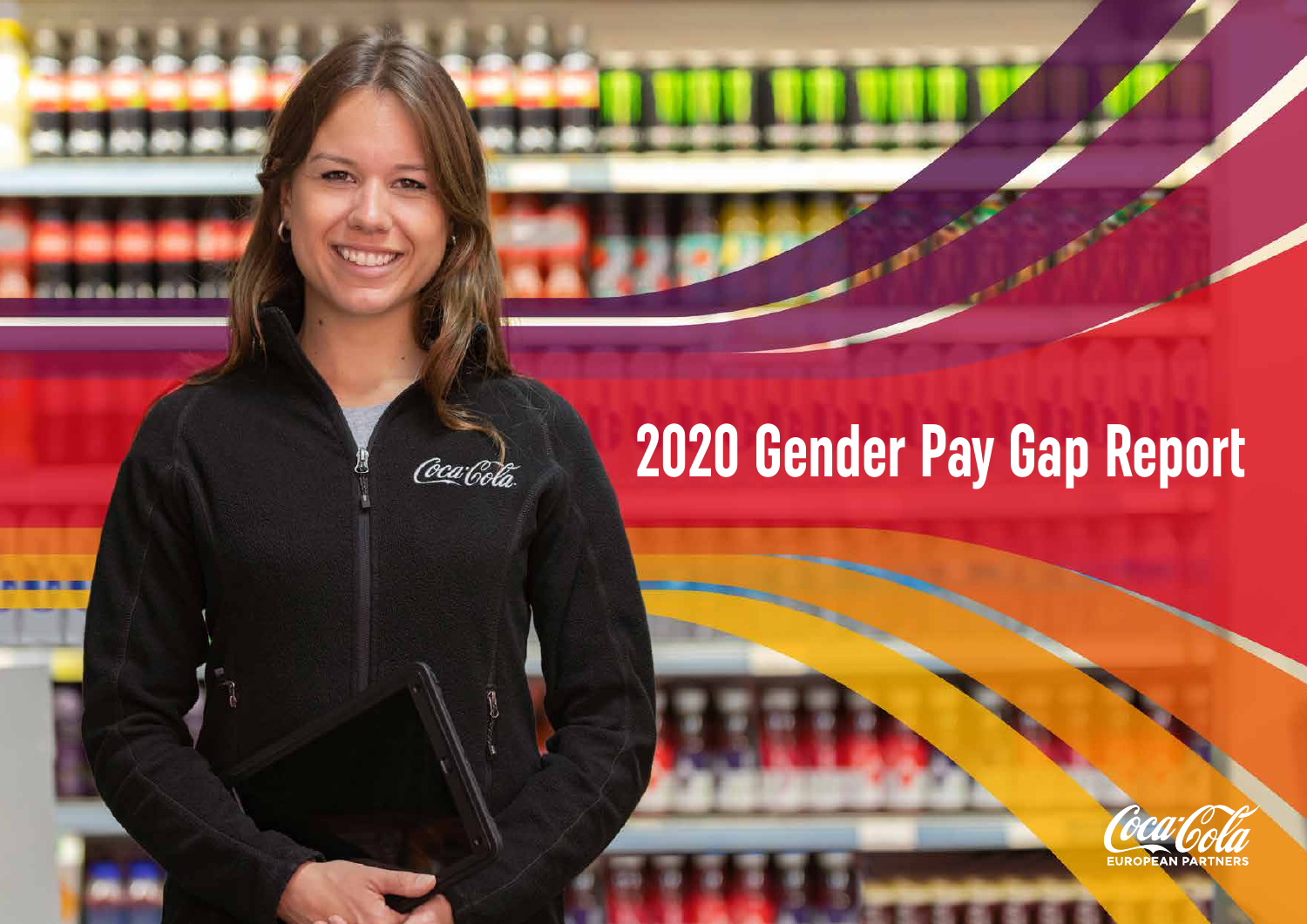### **2020 Gender Pay Gap Report**

At Coca-Cola European Partners (CCEP) Great Britain Limited we are committed to building an inclusive and diverse business, reflective of society, and the customers, communities and markets we operate in based on clear principles of fairness and equity for all colleagues. Creating a positive gender balance in our workforce has been a core focus for many years, embedded in our approach to our culture, governance and people.

As part of this we have tracked gender pay data in our business over time and in early 2018, we produced the first report focused specifically on our gender pay gap. Since then we have continued to develop and expand our efforts to improve gender balance, as part of a revamped Inclusion & Diversity strategy driven by the Senior Leadership Team and our dedicated Inclusion & Diversity Groups. This strategy, entitled Be Yourself, Be Valued, Belong, aims to create a workplace environment where Everyone's Welcome and that builds confidence and supports ambitions for all, regardless of difference, background or personality

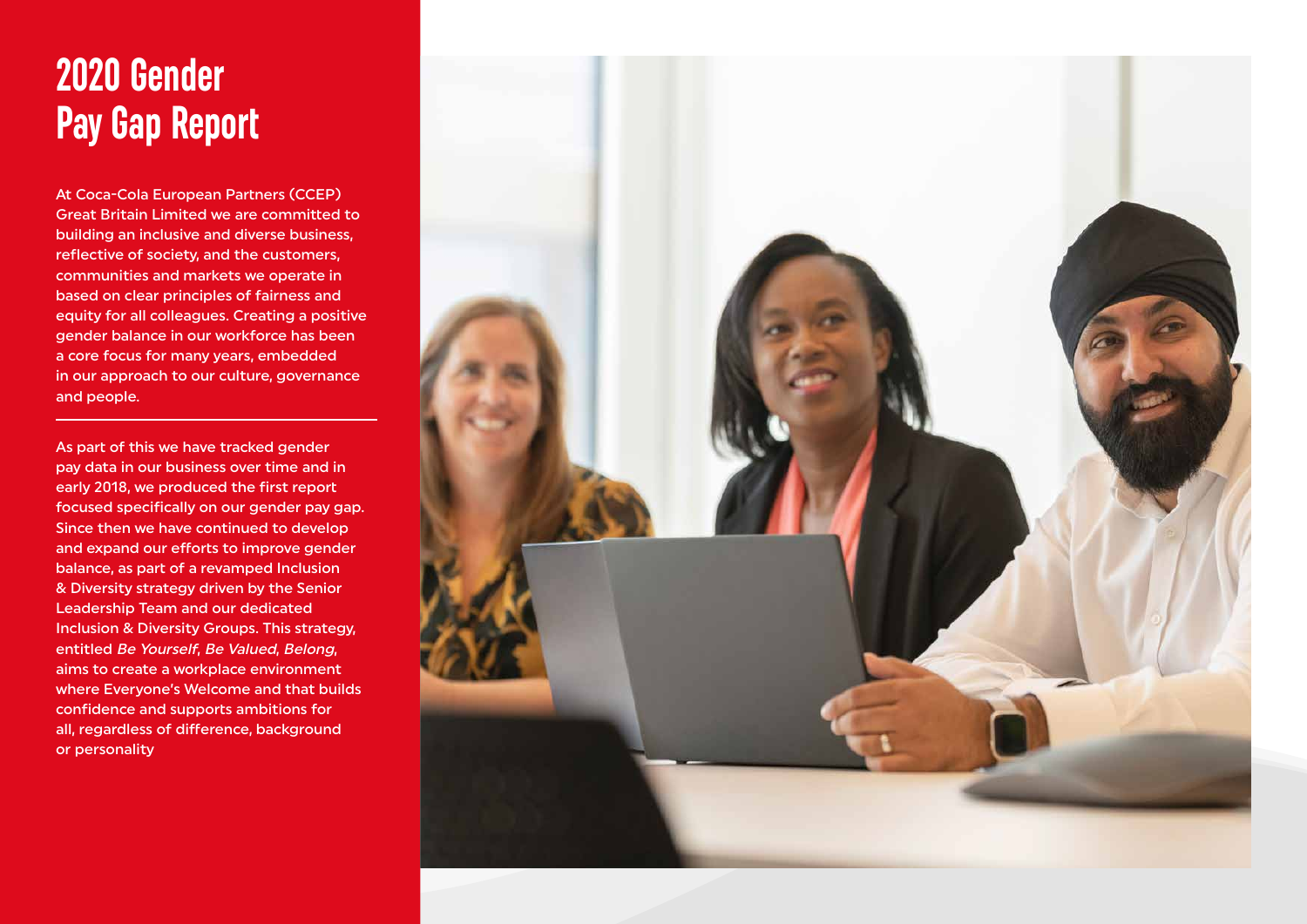### **2020 Gender Pay Gap Report**

Within this strategy there are core pillars that support our action plan on gender diversity, which include the following:

## 50% **Accountability:**

Our leadership team is committed to increasing the number of women in management and leadership positions, with an aspiration of reaching 50% in GB by 2025. In 2017 women accounted for 35% of these positions, a figure that has risen steadily to 40% in 2020. Women currently represent 31% of our overall GB workforce. This progress contributes to our CCEP-wide EU ambition of 40% of women in senior leadership positions by 2025. In 2019, our CEO signed the LEAD Pledge committing to accelerate gender parity within CCEP and in 2020 we submitted CCEP into the Bloomberg gender equality index – a further step in how we rigorously measure and track improvements in gender equality across our business.



Our inclusivity commitments, programmes and content are now embedded across all parts of the business, from strategic leadership planning to new colleague inductions, and in our interactions with external stakeholders. The formation of colleague networks and action groups is a key part of this. Our Women's Network initiative - has now evolved into an overarching Inclusive Networks programme bringing together colleagues from all genders across the business at regular events designed to challenge and inspire people to play an active role in shaping our culture.



We actively seek gender balance in our candidate shortlists, spanning all roles and levels from apprentices to senior leaders. As a manufacturing business, CCEP has traditionally had a higher proportion of male employees and applicants, however our aim is to achieve 50/50 gender balanced candidate recruitment slates. We also aim to ensure diversity within our hiring teams and inclusion embedded in their selection practices – for example through dedicated training to address the potential for unconscious bias and the use of assessment centres with mixed panels of assessors.



Our 'Women in Leadership' programme includes both formal and informal development and support interventions for women in management positions and we have a range of learning and mentoring programmes for female talent to help them maximise their full potential in our business. This includes targeted investment in our management development curriculum to ensure that there is gender balance across the future leaders of our business. We have participated in the '30% Club' crosscompany mentoring scheme for women offering both mentors and mentees the opportunity to further the support and development of women in business both internally and externally.

**Figure 1.0**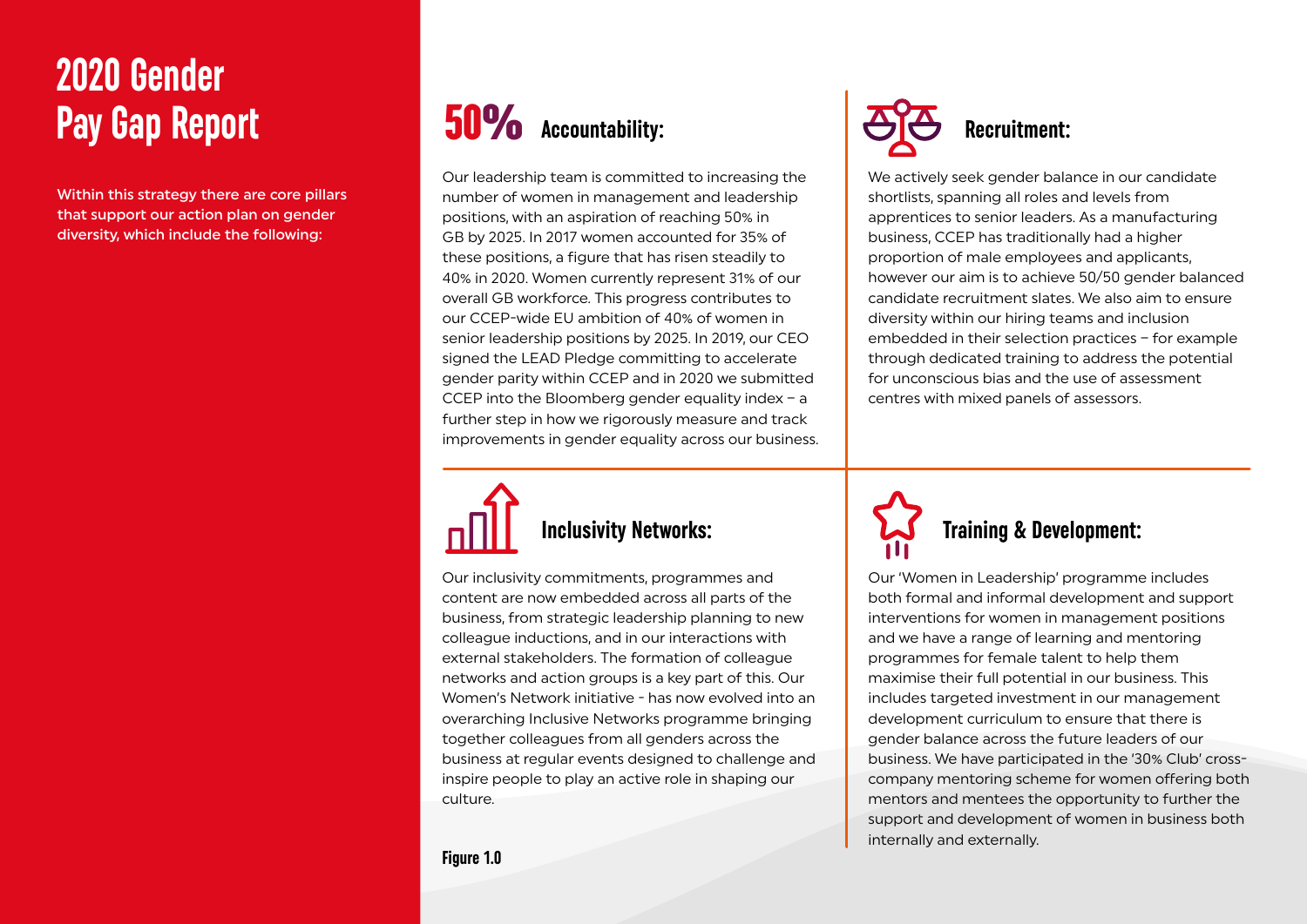### **Our Gender Pay Gap Data**

Under UK legislation that came into force in April 2017, businesses with more than 250 employees are required to annually publish data about their gender pay gap. Although this requirement was suspended in 2020 in light of the impact of the coronavirus pandemic, we continued our reports annually. This report reflects the calculations required under this UK legislation for Coca-Cola European Partners (CCEP) Great Britain Limited.

The gender pay gap relates to differences in average male and female pay within an organisation and does not compare the pay received by men and women for doing the same or equivalent work (known as equal pay).

In Great Britain, we make, sell and deliver some of the country's best-selling soft drinks brands. We are a large local employer and our roots are firmly based within the communities in which we do business. We employ people across England, Scotland and Wales in manufacturing sites, distribution depots and offices, as well as having a significant national fieldbased and home-based salesforce.

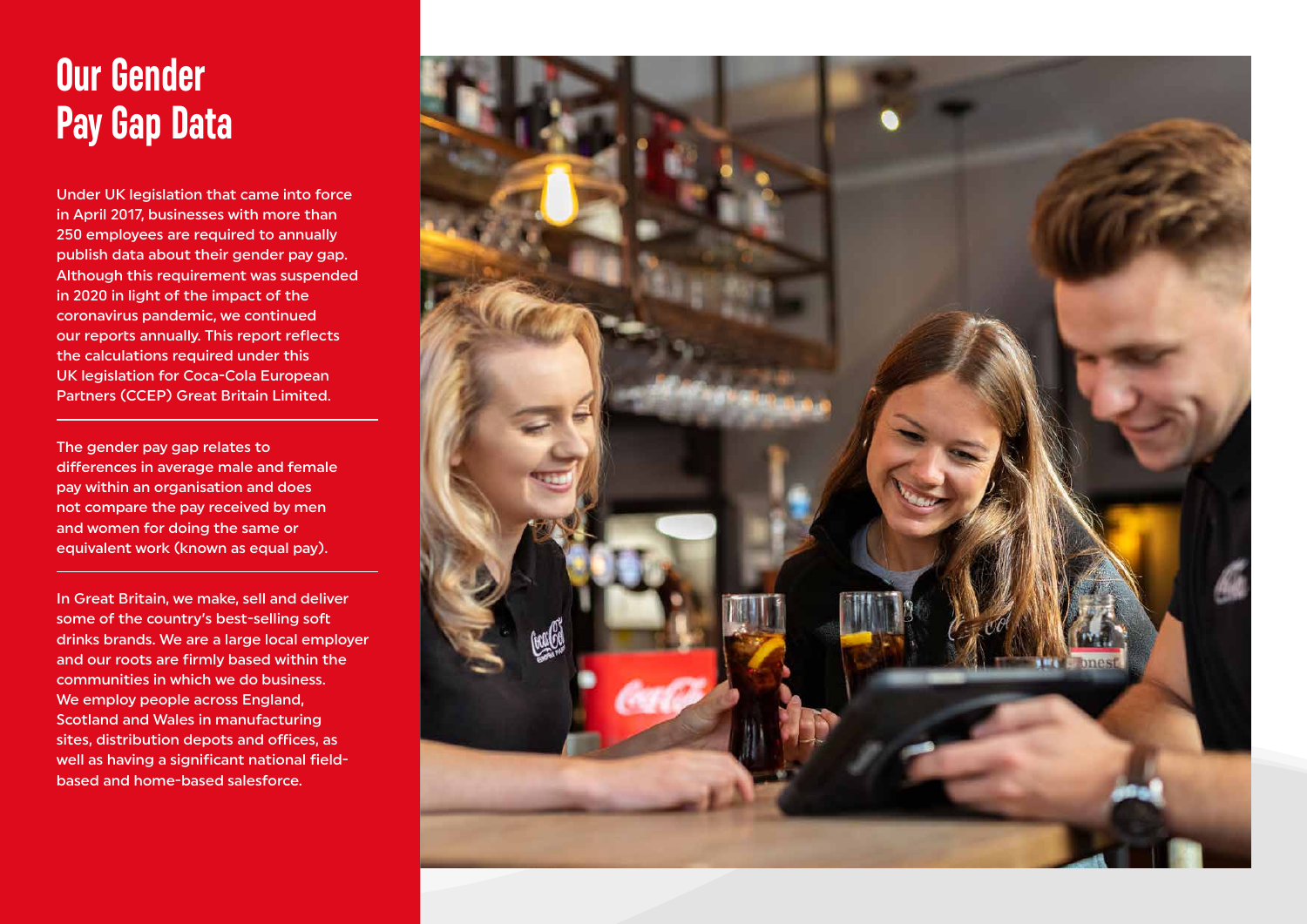### **Our Gender Pay Gap Data**

**We have continued to track the gender pay gap data for Coca-Cola European Partners (CCEP) Great Britain Limited in line with the government regulations first launched in 2017, and based on this methodology the headline figures for 2020 are listed below in Figure 2.0:** 



**Figure 2.0** Figures as of 5th April 2020

A positive percentage figure represents female employees having lower pay or bonuses than male employees. A negative percentage figure represents female employees having higher pay or bonuses than male employees. **Mean** is commonly known as "average"; the mean gender pay gap is the difference in the average hourly pay for female employees within a company compared to that of male employees. **Median** represents the middle point of a population; in the case

of gender pay gap, the **median** pay gap is the difference between the hourly pay rate for the 'middle woman' compared to that of the 'middle man' if you separately lined up all the women in a company and all the men. Statisticians prefer to use **median** data to find the average gender pay gap because this data point is not affected by extreme values such as changes in the earnings of small numbers of high earners.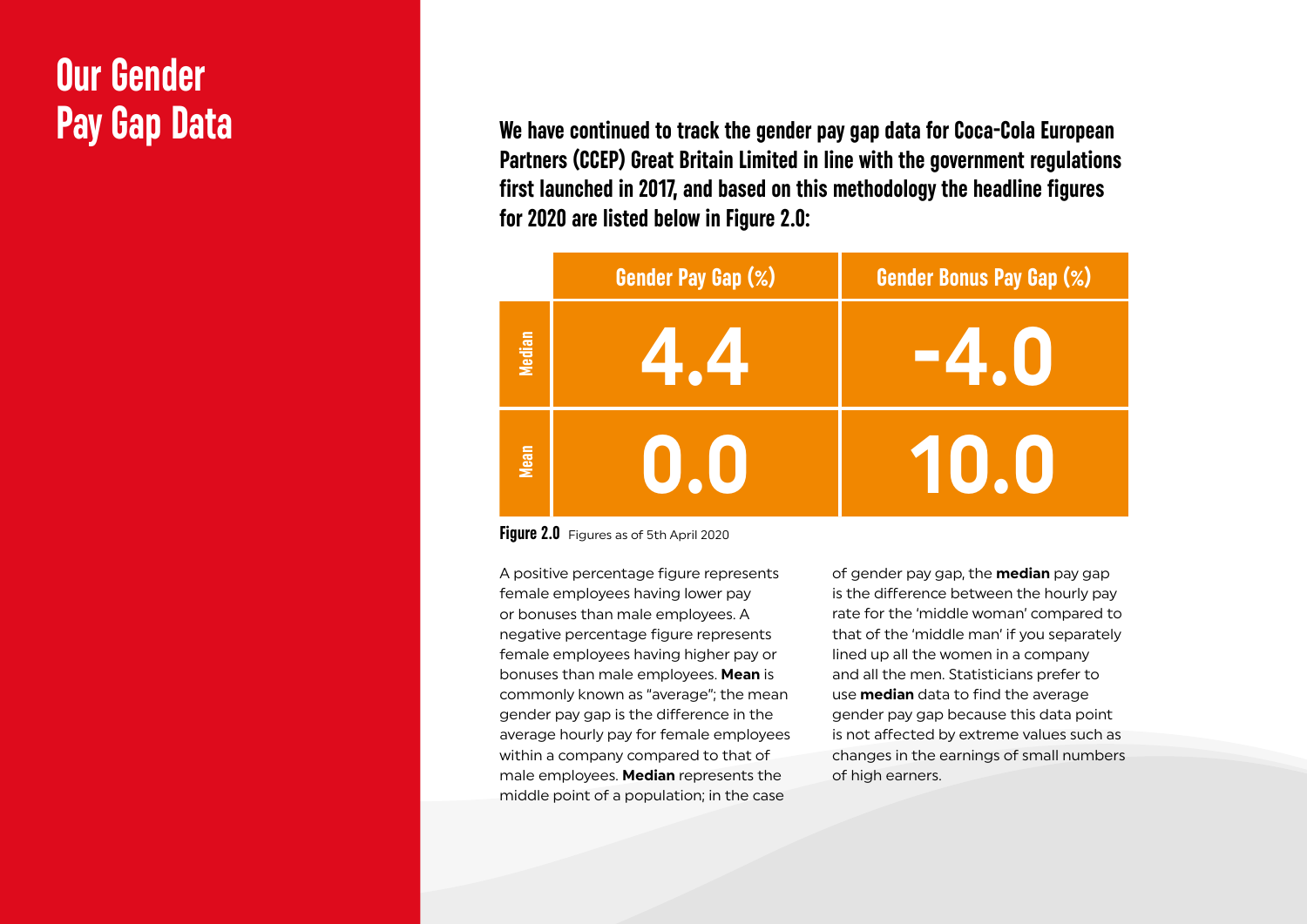#### **What does our data tell us?**

Our overall data for 2020 indicates that, with regards to our gender pay gap, the headline figure for the overall median gender pay gap in our workforce has more than halved from 9.6% as of 5th April 2019 to 4.4 per cent as of 5th April 2020. In 2017, the first reporting year, our gender pay gap was 10.7 per cent.

When looking at gender pay gaps, statisticians such as the Office for National Statistics prefer to analyse median data points because these are not impacted as much by outlying values, such as the earnings of small numbers of very senior leaders. Bonus payments under these regulations include stock awards at Director levels. The median figure reveals that our female colleagues earned a 4.0 per cent higher bonus on average than male colleagues. The mean gender bonus gap shows a figure of 10.0 per cent in favour of male colleagues. Although this represents a slight increase on the figure of 8.1 per cent as of 5th April 2019, it is a significant reduction from the figure of 29.1 per cent recorded as of 5th April 2018.

As with the analysis of our data, we have deduced that our gender pay gap arises from two key factors:

- Fewer women hold the most senior positions within our business in Great Britain at our Vice President and Director level of management and within some of our specialist corporate functions
- We employ more men than women in our manufacturing operations and this is where we have a significant number of highly technical and shift-based roles which attract a pay premium

We believe that the reduction in size of our gender pay gap shown between the 2019 and the 2020 data - can be attributed in part to the following factors:

• The proportion of women in our total workforce increased by 0.7 per cent, and the proportion of women in senior positions also increased marginally (by 0.1 per cent)

- The proportion of women receiving higher hourly pay has increased (up by 2.3% across the two upper quartiles) – see figure 4.0
- Although we continue to build a higher representation of females in leadership and management roles in 2020 – **40% in 2019 and 2020** – a greater proportion of the more senior roles remain held by men. The increase in gender balance within our management levels provides a good future talent pipeline, and we continue to increase our focus and investment in our management development curriculum to ensure gender balance in candidates for more senior positions. This supports our progress in achieving our aspiration of 50% of leadership and management roles in GB being held by women by 2025, as indicated in Figure 1.0.

**The proportion of female and male CCEP GB employees receiving a bonus payment:**

**93.9%**



**94.3%**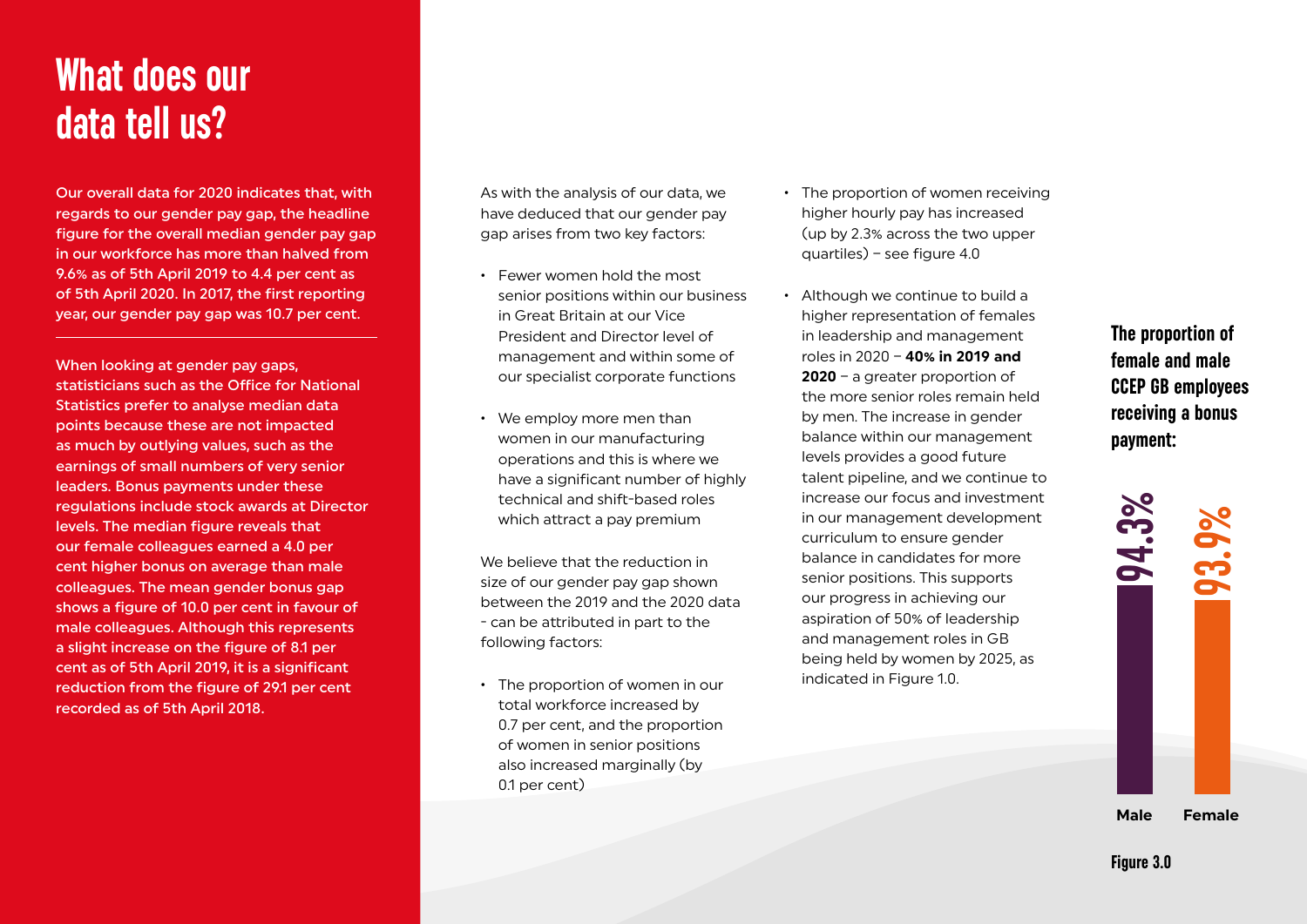**The proportion of female and male employees in each pay quartile:**



Quartiles represent the pay rates from the lowest to the highest for our GB employees, split into four equal sized groups. These graphs show the percentage of men and women in each quartile.

#### **Female and male employees by business area\***

**Corporate functions (administration, corporate strategy, finance, people & culture, business process & technology, legal and communications)**



**Figure 4.0 Figure 5.0**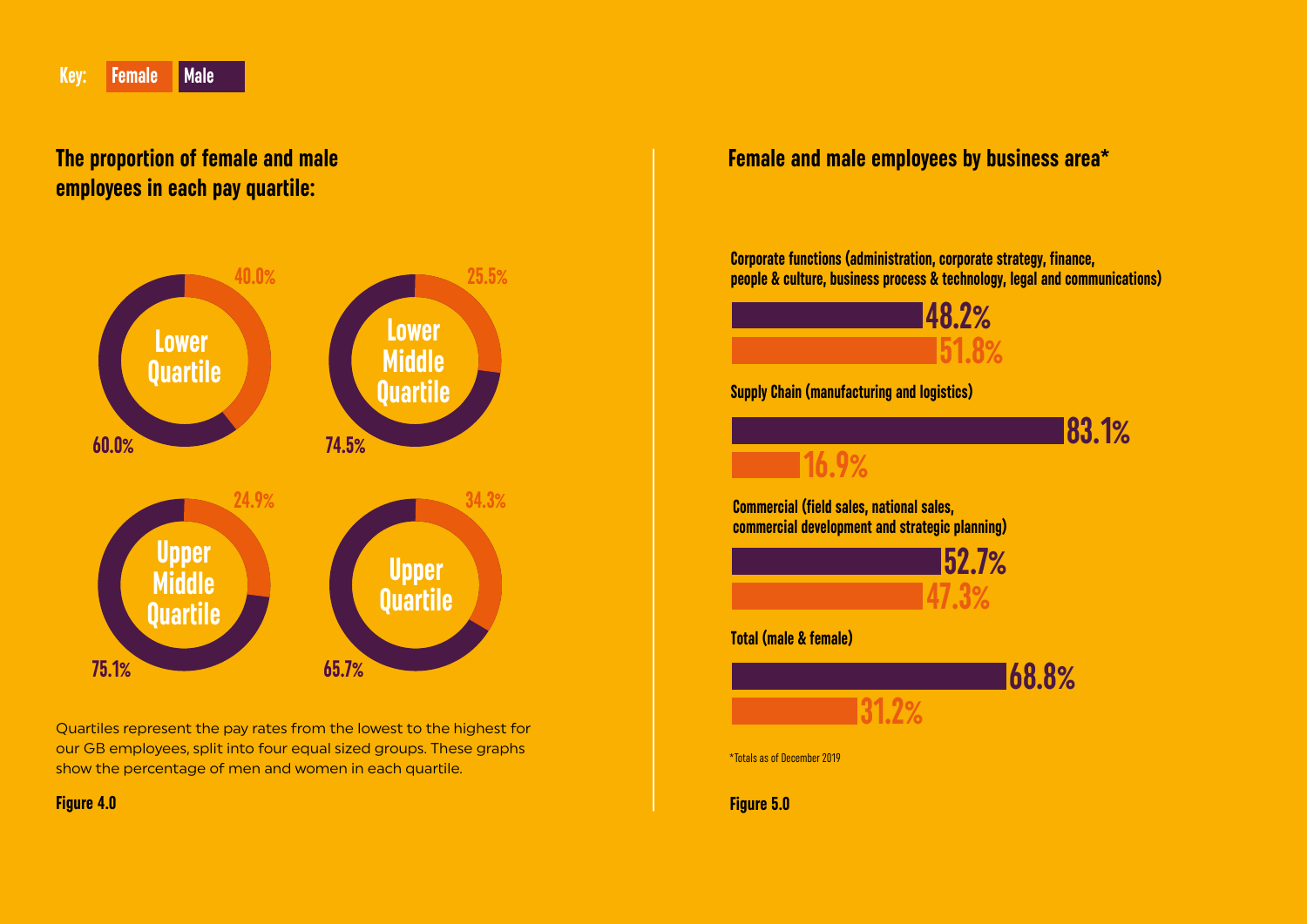#### **Looking to the future**

At 4.4 per cent, our gender pay gap using the median figure, reduced significantly from 2019 to 2020, and is well below the national gender pay gap for all employees (both full time and part time workers) that is currently stated as 15.5 per cent by the Office for National Statistics\*.

However, we are determined to make stronger and sustained progress. We are committed to taking the actions that will improve the diversity of our business and help us to reduce our gender pay gap further, with a goal to achieve overall gender pay parity for CCEP in Great Britain.

Inclusion and Diversity is at the heart of everything we do as a business and ensuring that we have a diverse and representative workforce is a longstanding focus. Nevertheless, in 2020 we further intensified our approach to inclusion and diversity as part of our "Everyone's Welcome" philosophy. We had already established an ambassador network of colleagues across all functions of the business and at varied levels of seniority – the #JustBe programme – that aims to deliver inclusivity, gender equality and wellbeing by educating, inspiring and engaging everyone through a range of channels. The network also connects on a regular basis to initiate activity and benchmark and measure progress.

Measurement and accountability are crucial in ensuring equality and we have therefore built gender metrics into the objectives of the Executive Leadership Teams across our business. We recognise that some functions of our business – for instance manufacturing roles in our Supply Chain teams – are traditionally less-likely to be filled by women, and we have therefore set specific targets to increase gender equality in every part of our business, with accountability for this at the most senior levels.

In 2021 CCEP was included in the Bloomberg Gender Equality Index for the first time, reflecting a high level of disclosure and performance across the framework's five pillars of female leadership and talent pipeline, equal pay and gender pay parity, inclusive culture, sexual harassment policies, and pro-women brand. We have also joined the United Nations Women's Empowerment Principles (WEPs), a set of principles offering guidance to business on how to promote gender equality and women's empowerment in the workplace, marketplace and community.